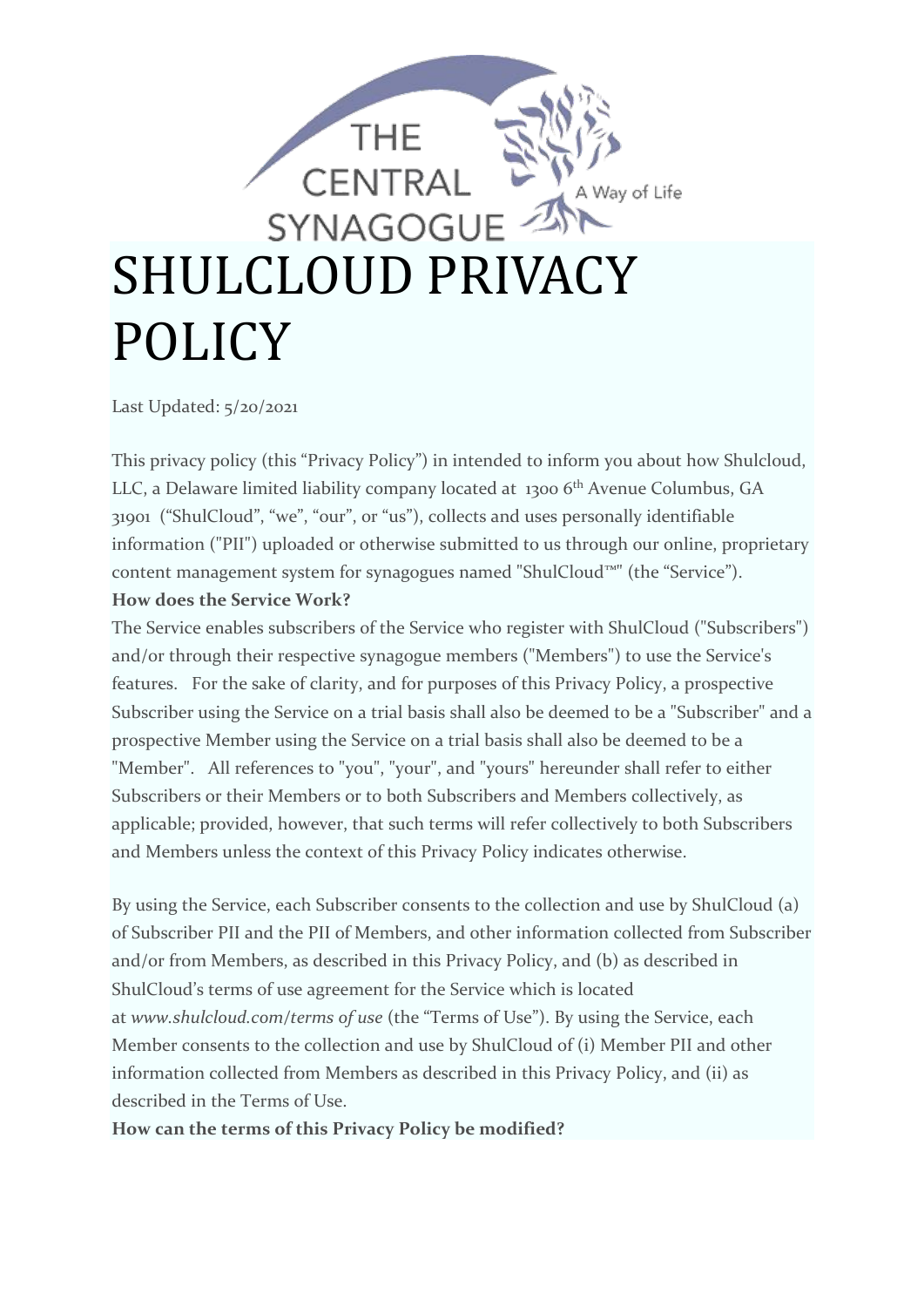

We reserve the right to modify this Privacy Policy at any time. You agree to review this Privacy Policy periodically to be aware of such modifications. You further agree that your continued use of the Service after any such modifications have been made shall be deemed to be your conclusive acceptance of any modified version of this Privacy Policy. We will indicate that changes to this Privacy Policy have been made by updating the date indicated after "*Last Updated*" at the beginning of this Privacy Policy. We will be happy to provide you with prior versions of this Privacy Policy upon your written request to us. If you do not agree to abide by the initial version or any modified version of this Privacy Policy, then you are not authorized to use the Service. The current version of this Privacy Policy is accessible via the footer of the Service's homepage.

### **How does the Service work?**

The Service consists of a suite of web building tools and calendars and event management and member billing and receivables functionality which enables (a) Subscribers to manage and track various aspects of their synagogue membership online and to interact with collected data of Members using a variety of dynamic features, and (b) Members to track and modify their membership profiles as permitted by Subscribers, and (c) Members to view and pay their bills online or offline as well as to make donations online or offline. Subscribers and Members may be able to use certain features of the Service without providing any PII to ShulCloud; however, you will need to provide us with certain PII in order to access and use most of the Service's functionality.

## **What type of PII does ShulCloud collect from you and how do we use it?**

Subscribers and/or Members typically submit various PII of Members to the Service, including without limitation, a Member's name, address, phone number, email address and other biographical information. Subscribers also provide us with certain of their PII, such as name, address, and credit card information.

ShulCloud may provide your PII to individuals or entities who work with us or on our behalf. These individuals or entities may use your PII to help fulfill your requests in connection with the Service and to help us communicate with you about different services or resources offered through the Service or which may be offered through the Service. For example, we may transfer certain of your PII or other information to service providers and other third parties who assist us in operating the Service or who help us in executing requests made by you, as well as to prospective partners.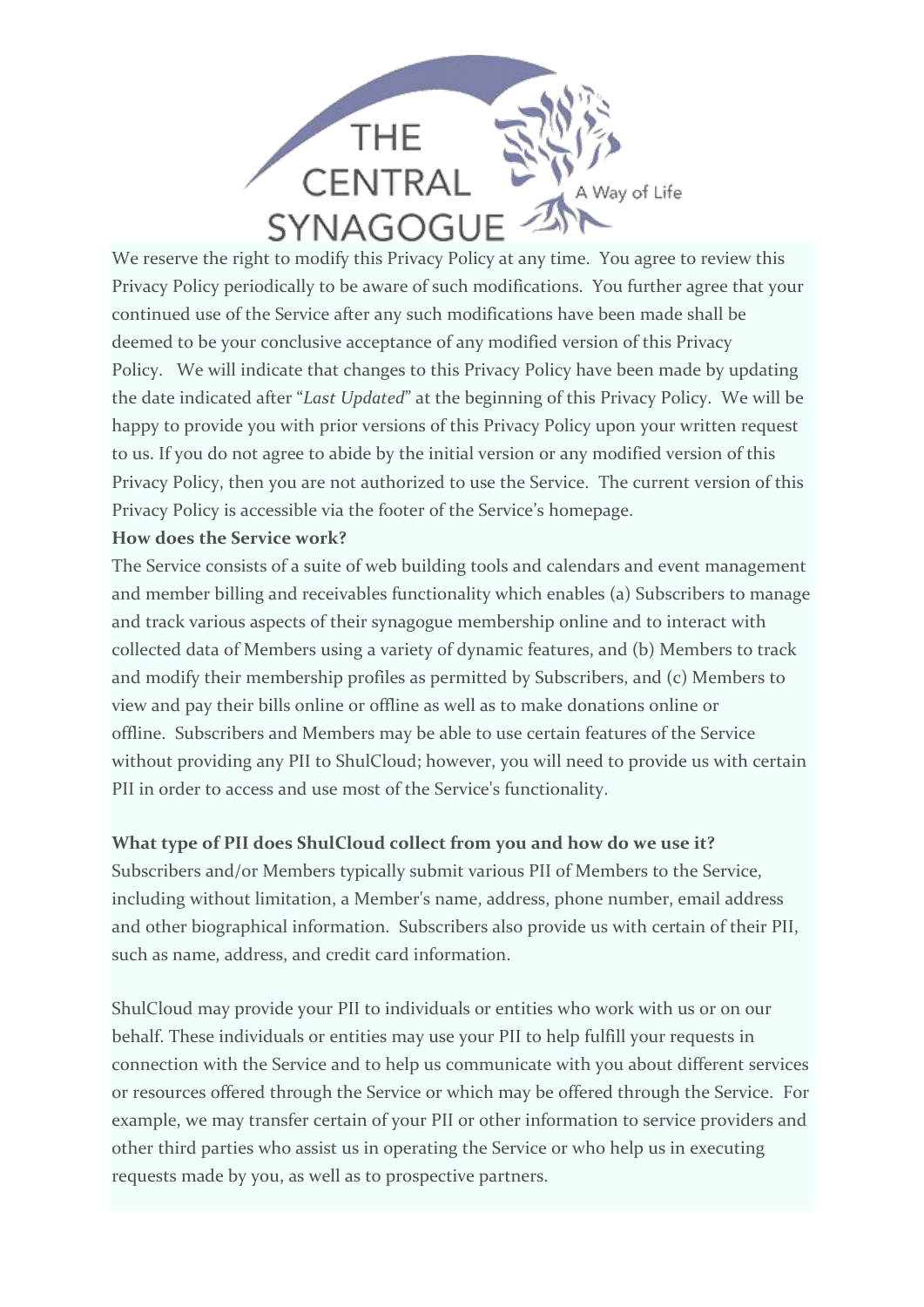

ShulCloud also collects and uses non-PII as is further described below.

### **Under what other circumstances may we release PII to third parties?**

In addition to our methods described above, we may release your PII to third parties if we believe that such release is necessary to comply with the law (e.g., a legal process or a statutory authorization or requirement) or a court order, to apply or enforce the Terms of Use or otherwise protect our interests, to protect our Subscribers or any of their Members, to protect against the fraudulent, abusive, or unlawful use of the Service, or if we reasonably believe that a danger to any person or property requires disclosure of such PII.

ShulCloud may be required to disclose an individual's PII in response to a lawful request by public authorities, including to meet national security or law enforcement requirements.

Our rights under this Privacy Policy may be assigned by ShulCloud, as determined by us in our sole discretion, to a third party or parties, and such an assignment will inure to the benefit of our successors, assigns and/or licensees. Without limitation of the foregoing, we may sell, transfer or otherwise share some or all of our assets, including without limitation your PII, with any parent company, subsidiary, joint venture, and a company under our common control, as well as with a potential acquirer, including without limitation in connection with a merger, reorganization, sale of assets, sale of equity, or in the event of bankruptcy. In each such an event, the PII we have collected from you may be one of the assets transferred.

## **Is information that I post to public areas of the Service private?**

The Service may enable you to post comments and other information to portions of the Service which are publicly viewable (such as Member birthdays, life cycle dates, etc.). All of this information may be made publicly viewable, at the discretion and in the sole determination of the applicable Subscriber. If a Subscriber decides to make any of such comments (including some of its Members' PII) publicly viewable, then this information will not remain private. Therefore, Members should not post any information to publicly viewable portions of the Service unless either (a) you have confirmed with their applicable Subscriber that such portions of the Service will not be made publicly viewable, or (b) you wish for such information be viewed publicly. If you are a Subscriber,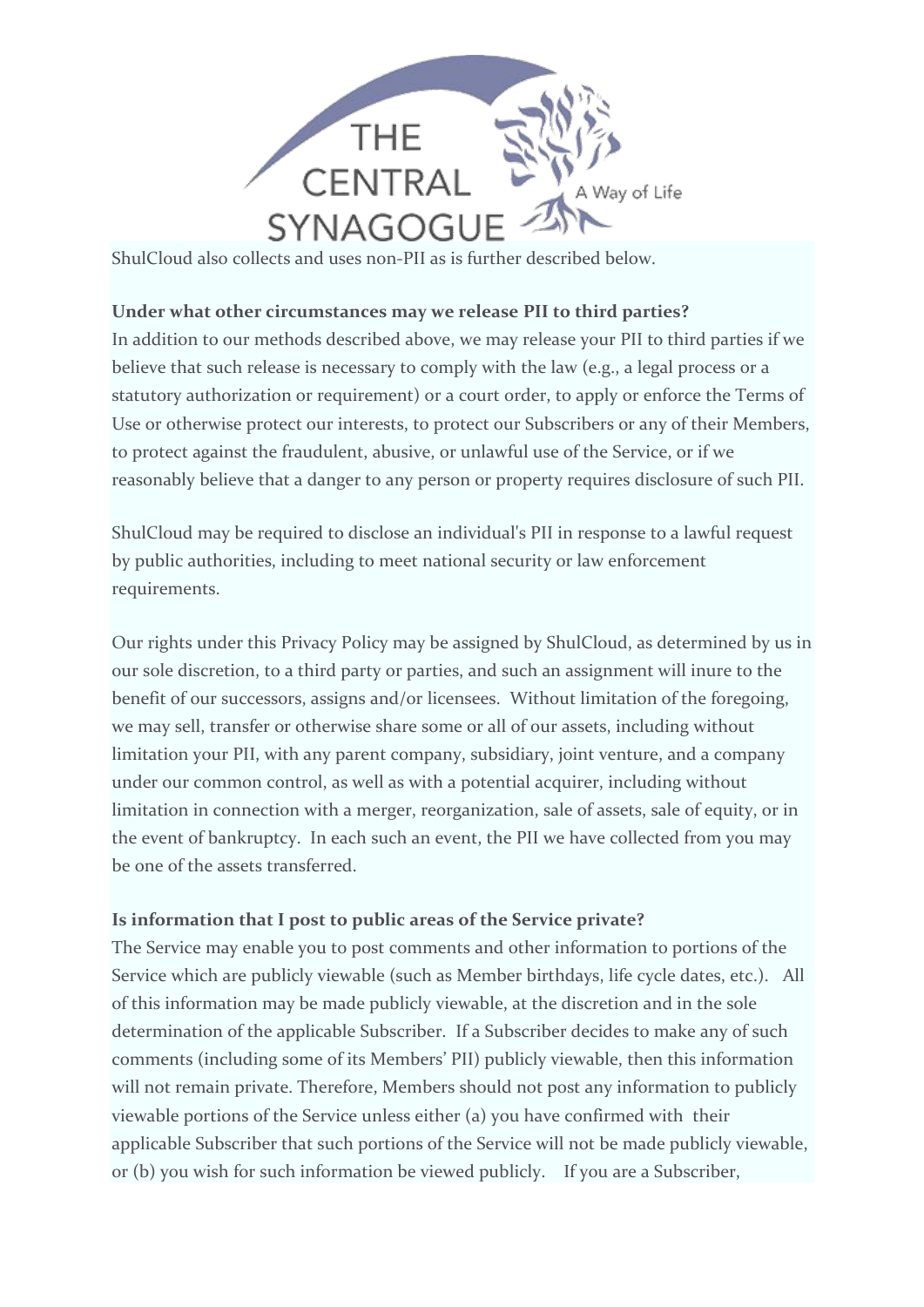

ShulCloud does not give you permission to post any PII to publicly viewable portions of the Service without first receiving the express written consent of each person whose PII is viewable to post such information. Thus, if Subscribers post PII or any other information of their Members, then we assume that full permission has been granted for such a use by such Members. If you are a Member, please carefully weigh the potential negative ramifications of posting PII to public areas of the Service before you post any such information.

## **What other information does ShulCloud collect and how may this be used?**

We may also collect anonymous and aggregate information from you about your preferences in using the Service by using cookies, action tags and other methods. Cookies are small text files that enable us and third parties (such as advertisers) to identify your computer. We may use cookies to, among other things, monitor Service usage, customize Service features, identify your computer operating system and browser, serve and enable the serving of marketing tools, and complete transactions. An action tag is a small, graphic image on a webpage that is designed to allow the Service owner or a third party to monitor who is visiting a website by collecting the IP address of the computer to which the tag is sent, the URL of the webpage that the tag comes from and the time at which such webpage was viewed. Action tags may be associated with cookie information. We may also use such anonymous and aggregate information for promotional and other business purposes.

# **Do I have the ability not to be identified by ShulCloud other than by the PII you provide us?**

Yes. If you do not wish to be easily identified by us using your PII (other than for any PII you may provide to us), you can set your browser to warn you before accepting cookies and refuse cookies when your browser alerts you to their presence. You can also adjust the settings in your browser to refuse all cookies. If you do not want us to have any of your PII, do not submit any of your PII to us. Please keep in mind that if you refuse cookies you may not be able to use certain Service functionality.

### **How do we store and safeguard information?**

ShulCloud takes steps consistent with commercially reasonable industry standards to secure PII collected from you from loss, misuse, unauthorized access and accidental